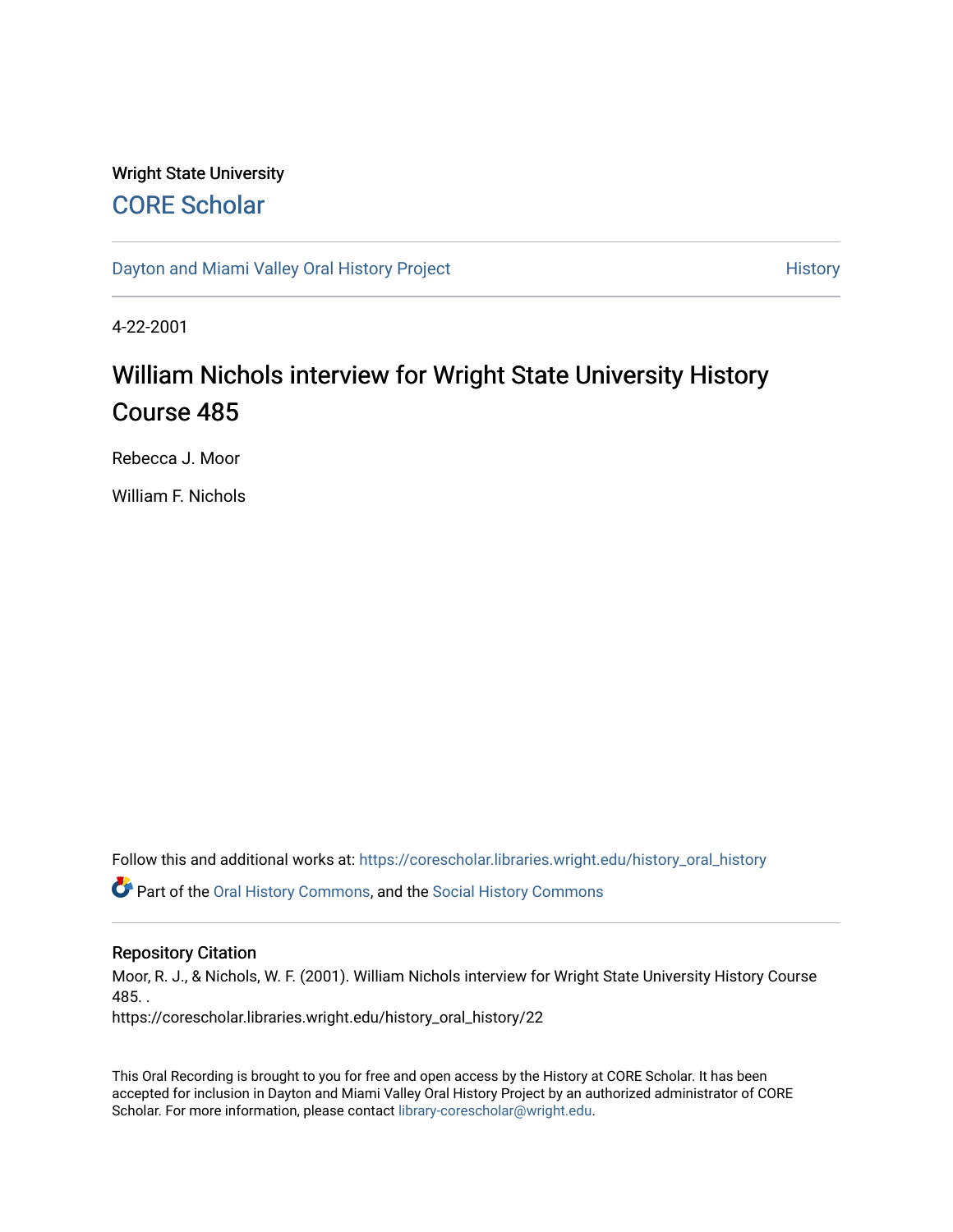## Summary

|                                                                                     | Interviewer: What was you life like before the war?<br>(198) He grew up and in Lima, Ohio attending South High School when he was                                                                                                                            |
|-------------------------------------------------------------------------------------|--------------------------------------------------------------------------------------------------------------------------------------------------------------------------------------------------------------------------------------------------------------|
| drafted.                                                                            |                                                                                                                                                                                                                                                              |
|                                                                                     | Interviewer: What was you perception of the war before you went?<br>(203) He discusses how he didn't really know anything about it. All he knew was that<br>everyone in his age bracket had to go.                                                           |
| expect.                                                                             | Interviewer: When listening to the news, and reading the newspapers about<br>the war, what did you gather about the war before you went to<br>Toledo?<br>(215) Nothing much was ever said about the war so, he really didn't know what to                    |
| drafted.                                                                            | Interviewer: What did your family think when you found out that you were<br>drafted?<br>(228) He tells that his family wasn't surprised, and had even expected him to be                                                                                     |
| Interviewer: How old were you at this time?<br>He was seventeen years old.<br>(236) |                                                                                                                                                                                                                                                              |
| the navy.                                                                           | Interviewer: When you were going to Toledo, what were your goals and<br>expectations?<br>(244) He didn't really know what to expect, all he knew was that he wanted to get into                                                                              |
|                                                                                     | Interviewer: Did you get a choice of whether or not you wanted to be a<br>paramedic or not?<br>(250) He was more or less asked whether or not he wanted to go to school or not.                                                                              |
| trained.                                                                            | Interviewer: What kind of training or schooling did you have to do in order<br>to become a paramedic?<br>(258) He had to go to Philadelphia, Pennslavayia of paramedic school, where he was                                                                  |
|                                                                                     | Interviewer: What was boot camp like? What were some of your<br>experiences at boot camp?<br>(275) He tells of his experiences in boot camp in Chicago, IL. Discussing the training<br>that all the men had to do, and some personal, memorable experiences. |
|                                                                                     |                                                                                                                                                                                                                                                              |

Summary

 $\mathbf{v}$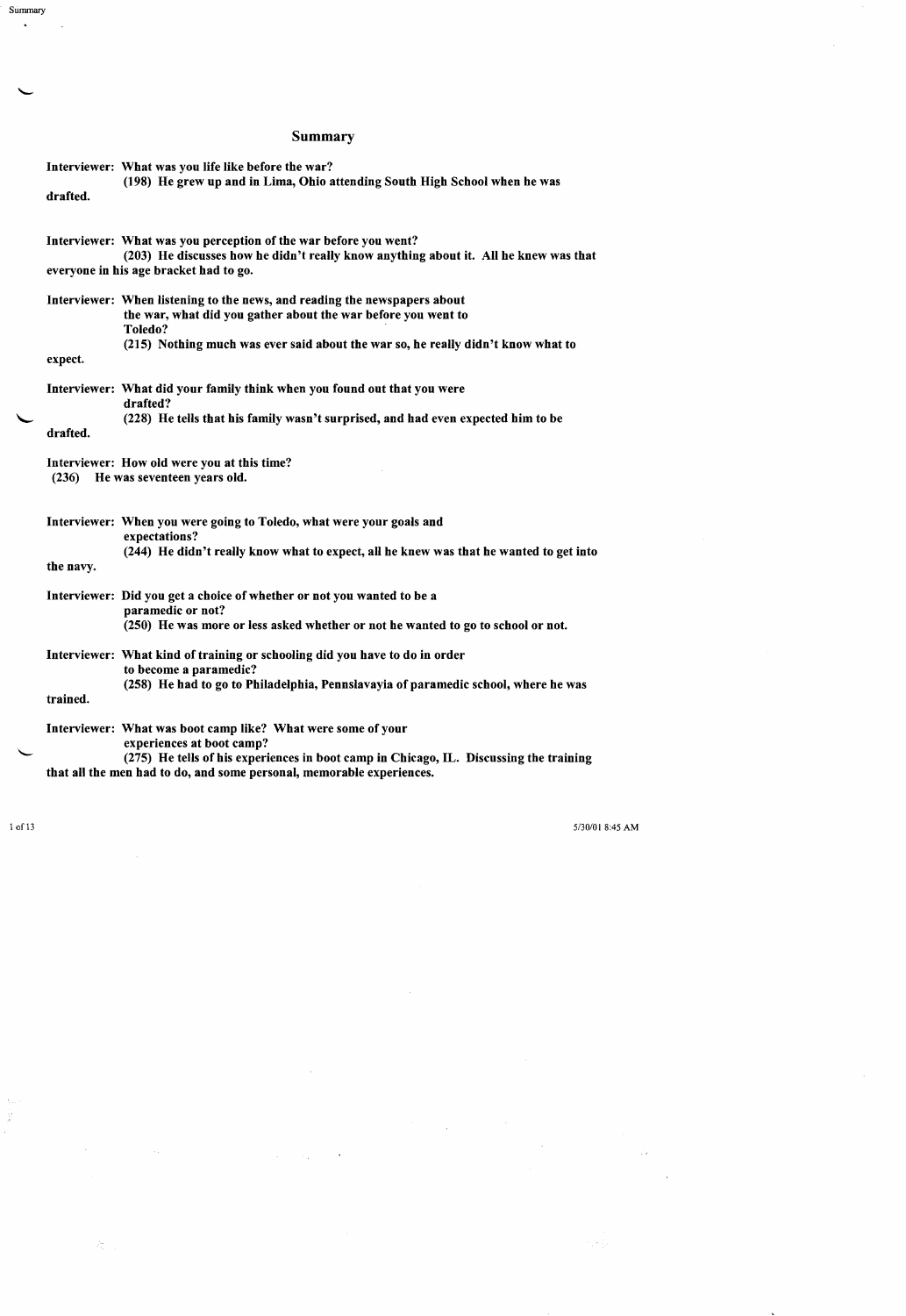Interviewer: When you were ready to go to war, what was the process of

#### going from boot camp to getting stationed somewhere? (300)

Interviewer: Did you train in Philadelphia? (347)

Interviewer: How long did your training take? (364)

Interviewer: After Philadelphia, what was your next step? (379)

Interviewer: Now, you're in New York, What was next? (400)

Interviewer: Did all seventy-two ships cross the Atlantic to England? (423)

Interviewer: You being a paramedic on the ship, did your ship ever get hit? (452)

Interviewer: What was it like when your ship was hit? (463)

Interviewer: On your voyage across the Atlantic, did you ever have to use your paramedic experience? (470)

Interviewer: Why did you think that they didn't publicize the Tiger Invasion? Do you think the U.S. was repressing it? (517)

Interviewer: What were you living conditions like? (520)

Interviewer: After the Tiger Invasions, what happened next? (534)

Interviewer: When you headed back to the United States, what were some of your experiences? (562)

Interviewer: When you finally reached America, where were you at? (572)

Interviewer: How many days did you get of leisure time, and what did you do? (593)

Interviewer: After you got the letter for the next expedition, where were you sent? (632)

Interviewer: So, once you got to Norfolk, Virginia, what happened next? (646)

Interviewer: So, compared to the former ship you were on crossing the

Atlantic, what was the Destroyer like?

(657)

Interviewer: You said you were a paramedic on the other ship, did you play

Summary

à.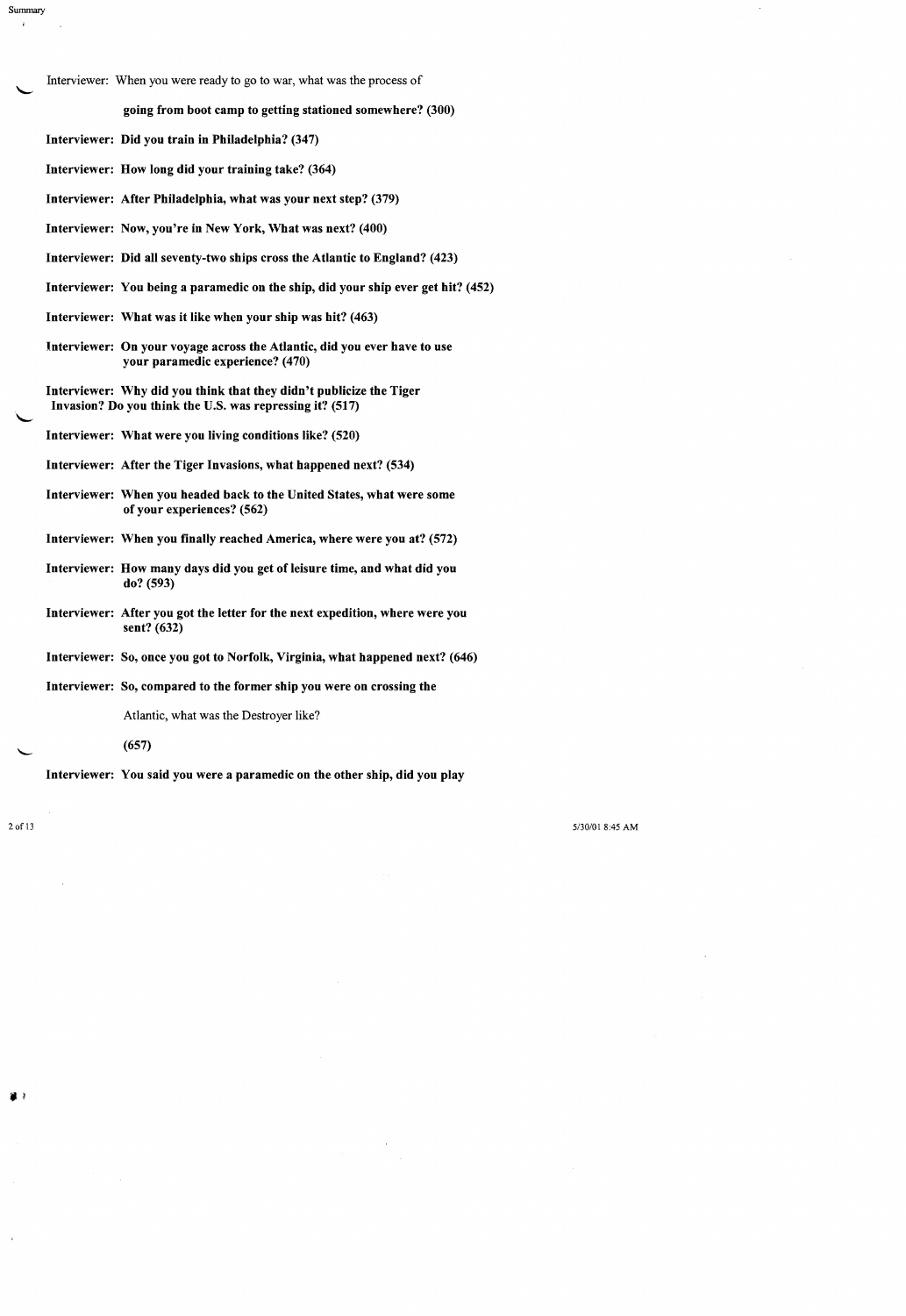the same role on the destroyer? (657)

Interviewer: What's the difference between first class paramedic and a third class paramedic? (670)

Interviewer: What was your role on the destroyer? (686)

Interviewer: What was the destination? (710)

Interviewer: Were you ever attacked on this expedition? (726)

Interviewer: When did you come back to San Diego? (729)

Interviewer: What was the process of being discharged? (730)

lnterviewer: How does the point system work? (737)

Interviewer: So, you say you weren't discharged right away. When were You discharged? (742)

Interviewer: After you were discharged, what did you do? (749)

Interviewer: What were you feeling as you were heading home? (754)

Interviewer: In what ways did World War II change you?

 $(776)$  He says that the war was probably the "best-worst" experience he'd ever had.

Interviewer: So, we discussed your views of the war before you went, how did your views change after you were discharged?  $(770)$  Here he discusses that his views didn't change much, but it just became more

real to him.

Summary

Interviewer: how do you think World War II was portrayed in the popular movies today?

(779) The movie was realistic, and portrayed the war precisely to an extent.

Interviewer: What were you feeling when you were watching the film?

(787) Here he discusses how the move was so true to the real thing that he didn't know if be would be able to watch it or not.

Interviewer: Is there any other experience that you'd like to add?

(796) He discusses England and their lifestyle during the war, mentioning that there were some who had lost their house's and ended up living in the "White Cliffs of Dover".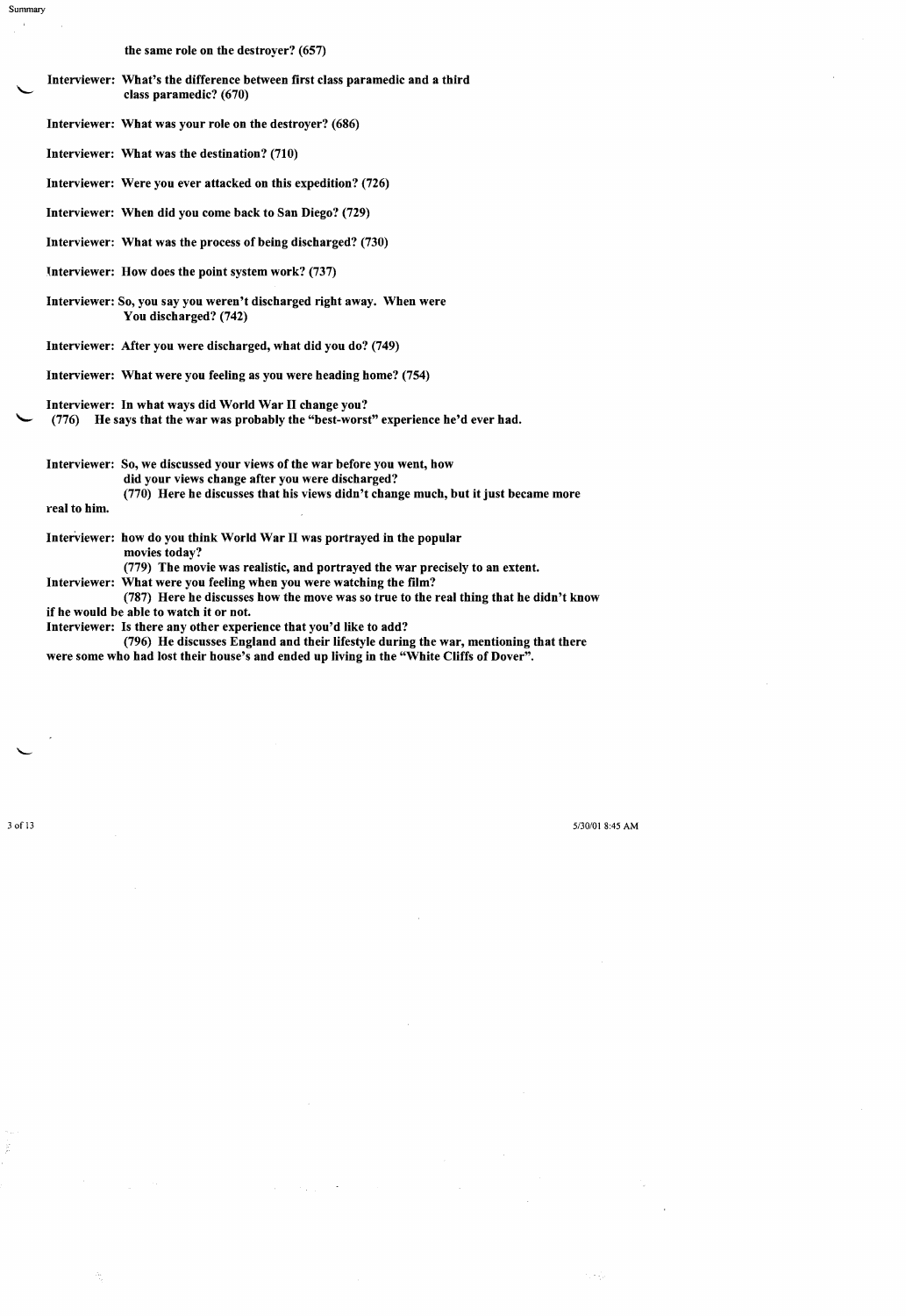Bill Nichols Interviewed by Becky Moor April27, 2001 At the Nichols residence in Elida, Ohio

Becky Moor: I'm sitting here with Bill Nichols in his kitchen in Lima, ohio, and we're dicussing World war II and his experiences. So, what was your life like before the war?

Bill Nichols: I went to, South High School, I played all sports, and, and the war come along, and there was four of us that wanted to get into the navy, so I didn't finish my senior year of school, I went to Toledo, and joined the navy.

BM: So, what was your perception of the war before you went?

BN: I really didn't know, I wasn't informed about it or anything. The only thing I knew was that I was going to have to go. And, whatever branch of service I wanted to go into, I had to sign up for, so, that's why I went to Toledo and, before I was drafted, and, we all joined the navy.

BM: So, listening to the news and, reading the newspapers, what did you gather about the war before you actually went to Toledo?

BN: I really didn't pay too much attention at that time I mean I was just seventeen years old and, didn't particularly, notice too much, I just figured that I was going to have to go to the service, so we went and signed up?

BM: So, what did your family think about this, when they found out you were drafted?

BN: It was just a case that everybody was going, that was in good health, was going to have to, at my age, was going to have to, go to the service one way or the other.

BM: And how old were you at this time?

BN: I was seventeen, going on eighteen, and that was the jist of it.

BM: So, when you were going to Toledo, what were your goals and expectations:

BN: Well, it was all new to me, I was lucky enough to get in a schooling, after I signed up. Course we went to boot camp. But I got in the paramedics more or less school that was there... a lot of the boys didn't get to go to any kind of school.

BM: Now, did you get a choice?

BN: There were very few choices, at that time. But some of them got in, a friend of mine got in the

"-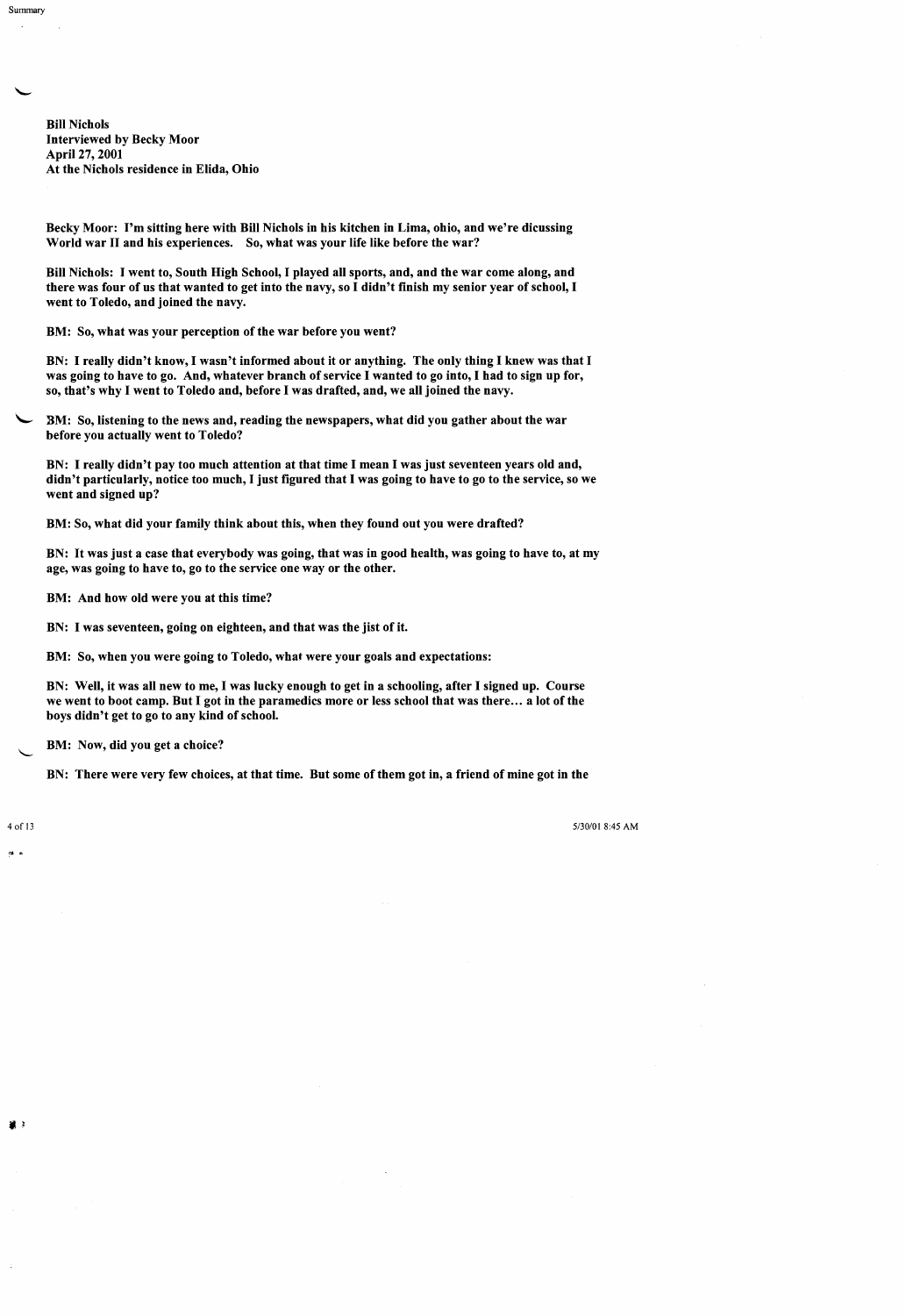CB's, and that was a certain branch of the navy. And the other two just went in as seamen, in the navy.

BM: So, what kind of training or schooling did you have to do in order to become a paramedic on a ship?

BN: We had about, I guess about four or five months training to be a paramedic, we had to be able to draw blood, and first aid more or less. No operation or anything like that, but a, we had to work on each other and draw each other's blood, no incisions or anything like that, basically first aid stuff.

BM: So, you went to boot camp in Toledo, correct?

BN: Now we went to boot camp in Greenbay, in Chicago. That's where most of the fellas around here went, when they went to boot camp, and was in Chicago, Illinois. And I spent, at that time it was, usually they had to go about eight or twelve weeks, but during the war, we only went to boot camp for six weeks. And, that was my first taste of southern people. This whole group that I was in with, were all from the south. And I'd never been around anybody that, that was from the deep south, it was an experience. They were all nice fellas, they had one or two fellas that couldn't hardly read or write. And they told me that the only way the navy got'em was they come down after the mail, and ah, they come down from the hills and got their mail, and the service got'em.

BM: What was boot camp like, what were some of your experiences at bootcamp?

BN: Boot camp, they had you getting up at a certain time and eating at a certain time, and you had to wash you own clothes, and that was an experience... I never had to wash my clothes when I was at home, but when I got into the service; you wanted clean clothes you had to wash them yourself. And we had a, we had a drill, chief of navy, that was our instructor, we went on marches everyday, and then we had callosities, and then, we had a, go over to the big pool, and we had to swim so many laps and we took what they call a, whale boat, out in the water and we had to upset it and turn in backside up, and get the water out of it, and then climb in it, and then we'd row it. Then also we had to jump off a platform that was high as a battle ship. Which was at least maybe seven or eight stories high. And they showed you how to jump without breaking your arms... you put your arms down to your side, and, when you jump you wouldn't hurt yourself. We had one fella, he could swim, but didn't like to jump. And they kept talking to him, and talking to him. They finally got him up on the platform, and finally the guy told him, just, just look over the side there, just see how far it is, and he went over to the side, and as he got over to the side that guy pushed him off. I mean it was one of the requirements, that you had to pass, and he didn't lite right, and, he was stunned for a minute... he could swim, he got out of the water, but he was really upset that that guy pushed him off (laughing) the platform.

BM: I would've been too... so, when you were about ready to go to war, what was that process from boot camp... getting stationed somewhere?

BN: Well, I guess it's just the luck of the draw, they interviewed you, and then they placed you where they had openings, and what you qualified for. I was lucky they needed this, paramedic school that they called pharmacists school, then, like I say, I qualified for it, and there I went to a I think it was Philadelphia, to a hospital in Philadelphia where we took our training.

BM: You had more training in Philadelphia?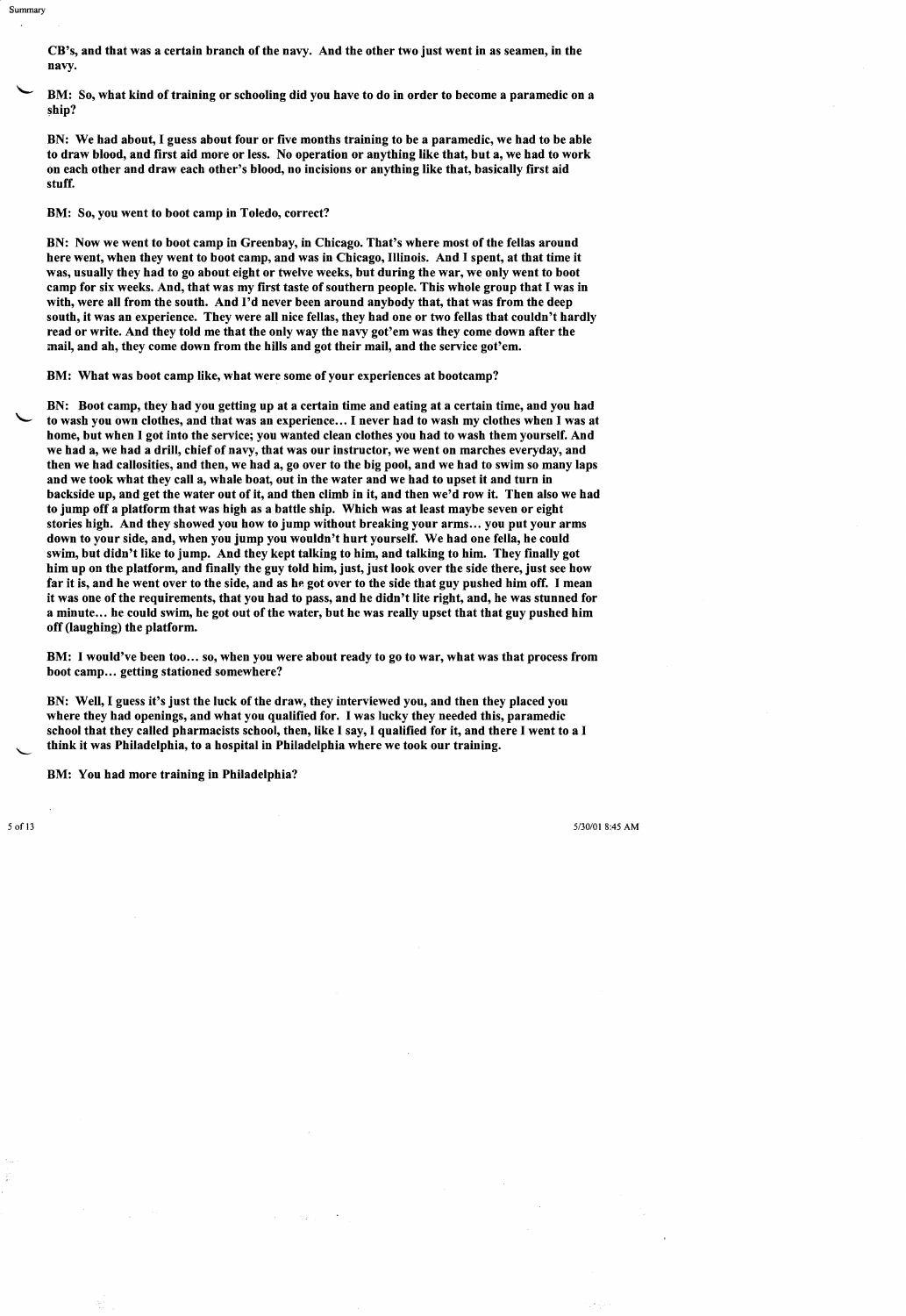BN: Yeah, I went there to a take that paramedic training, at the hospital, navy hospital there in Philadelphia.

BM: About how long did that take?

Summary

BN: Oh, I think I was there about six months maybe... four to six months. It was good, interesting, they showed you how to put a tourniquet on if a fella was bleeding. They use all kind of techniques to clean wounds, and at that time they used a power they used to put in a wound and bandage it up. It was pretty thorough.

BM: So after Philadelphia, what, what was your next step?

BN: My next step was, we went to Lytle Beach, New York, and we took amphibious training, at Lytle Beach New York.

BM: And what was amphibious training?

BN: It was for the landing of the invasion, the landing of the troops and the invasion of a Europe. They were getting ready to, you know, cross the channel, so you was going to use these paramedics on these ships, also on these landing barges. The marines didn't have any paramedics, so the navy paramedics served what they call Core men, for the marines. Some of the fellas I went to school with went with the marines, I didn't go with the marines, I stayed with the navy.

BM: So, you're in New York, what was the next...

BN: Well, then after we got the training in New York, we went to Boston and was assigned to an LST, which is a landing barge which is about almost as long as a football field, and just as round on the bottom is a tub and speed wise it only goes about four to five knots, which is not very fast. That was out top speed, and we got on that and set out there in the harbor in Boston, for it seemed like days, getting a bunch of ships together to cross at one time. And the last I heard there was supposed to be around seventy-two ships, all in one cluster, that was going to go across to England.

BM: So that's what happened, seventy-two ships crosses to England?

BN: Yeah we, seventy-two ships, we went over there and, in a bug group, and we had to zigzag across the Atlantic, because the German submarines was out there picking these ships off... I think they got twelve ships out of that seventy-two. We'd go for days, these merchant ships and LST's, if they got hit, we couldn't stop and pick anybody up because we could never catch the Convoy again, because they went so slow. They had very few escort ships, that were with us and, it was thirty-two days getting to South Hampton, England. But like I was telling you one time, we took, after our meals and everything on the ship, the garbage we'd throw overboard the fantail, and we'd see sharks following us for days because they knew that we dumped the garbage... and they could keep up with us. We were going that slow that, you could see them following us. And then these guys getting their ship blowed up from under them, they were in the water and you could just imagine what happened to them.

BM: So, you being a paramedic on the ship, did your ship ever get hit?

BN: We never got hit 'til we hit South Hampton, thirty-two days (laughing), the first night in the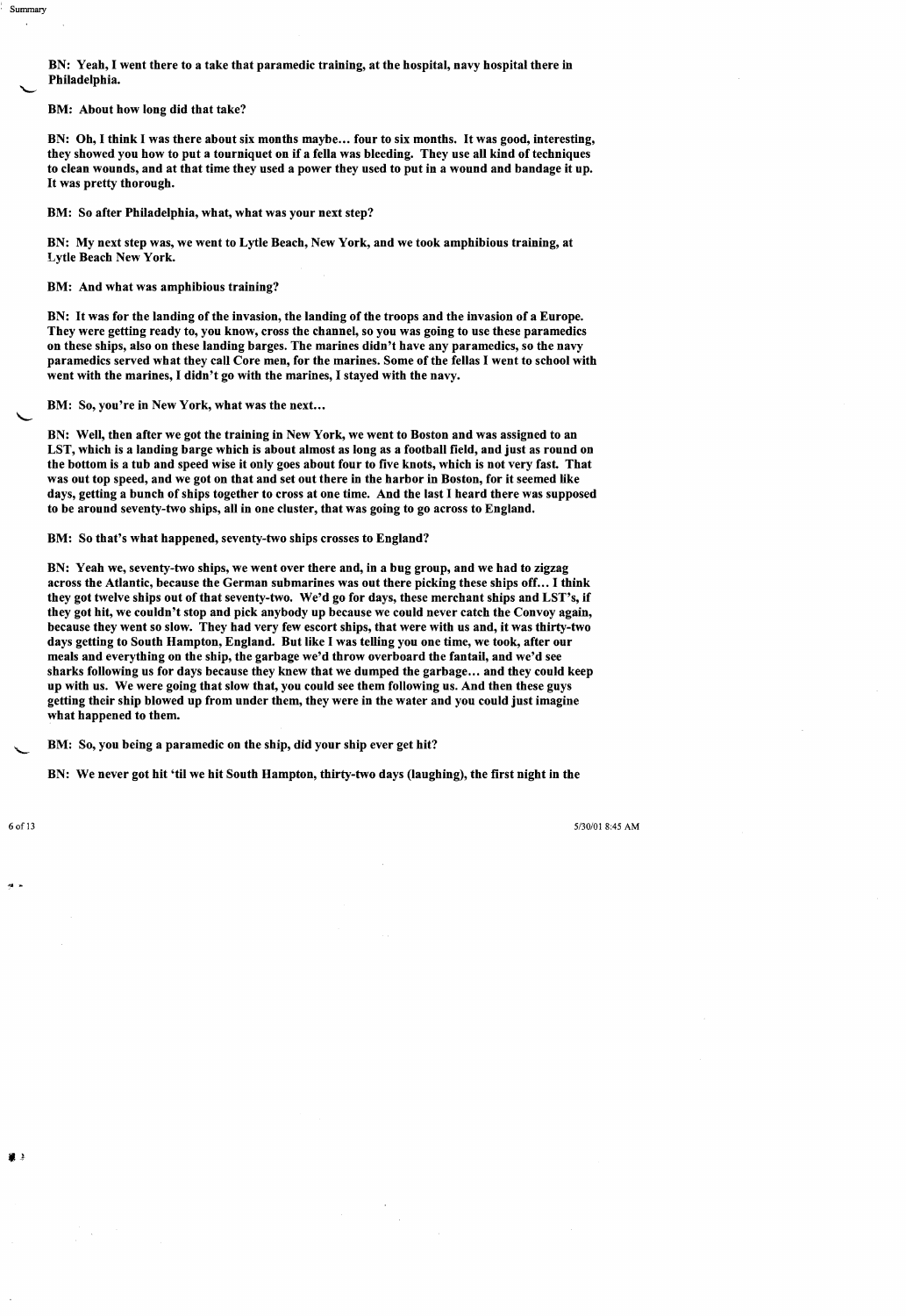harbor, the German's come over and, scraped the harbor, and we got hit then.

BM: And what was that like?

BN: It was awful scary. We got, not real bad, but we were hit bad enough that they had to go out and get certain parts, so you could run the ship, navigate the ship again. It was a, kind scary.

BM: So, during the time of the invasion, and your voyage across the Atlantic to South Hampton, England... you being a paramedic did you have any experiences with that you had to use... your medical. ..

BN: No, not that I can, can recall. We were, more or less, just transporting troops and, troops, and jeeps, and six, eight inch guns, and, the two things I did was go to this little town of Exiter, where our supply depot was, and we'd take supplies down to this little harbor, called Foew, just a small harbor, and we never got off the ship in Europe we just take troops over, I think we was on the fourth wave that went across we weren't on the first, and we weren't on the second, but we were about on the third or fourth wave, and I think we made three trips across the channel, that invasion... the weather was so bad I didn't think they'd go when they did go.

BM: Was it storming? Or... you said the weather was so bad

BN: Yeah, the rain, it was awful rainy and the channel was rough, they were debating on when to go, course Eisenhower, he had a plan what they called the Tiger Operation, where they would have fake invasions... where they'd go half way out into the channel and then turn around and come back to confuse the German's so they wouldn't know exactly when they was going to do it. One time we went out into the channel, and I didn't think they was going to be any escort out there but all at once the showed up and escorted us back. Then about two or three weeks later a bunch of them went out and there was no escort out there to protect them and the German U-Boats got, I don't know how many ships, but a lot of the fellas I went to training with, never saw them again. They never said much about that Tiger operation, it was never publicized or nothing, was one of those things they got mixed up on.

BM: Now why did you think they didn't publicized that?

BN: Well, it was such a loss.

BM: You think they're kind of repressing it?

BN: Yeah.

BM: So what were your living conditions like?

BN: The navy wasn't too bad, we had good food usually. I can only remember one time when we were down there on the little seaport, Foew, and worked mostly loading the ships, and moving material around. It was Thanksgiving, and a gut came around on a big truck and there were four guys on the back and they had turkeys. They went past and threw us a frozen turkey. So, that was one Thanksgiving we had boiled, frozen turkey. We got a big pot and built a fire, and added water and that's the way we cooked it.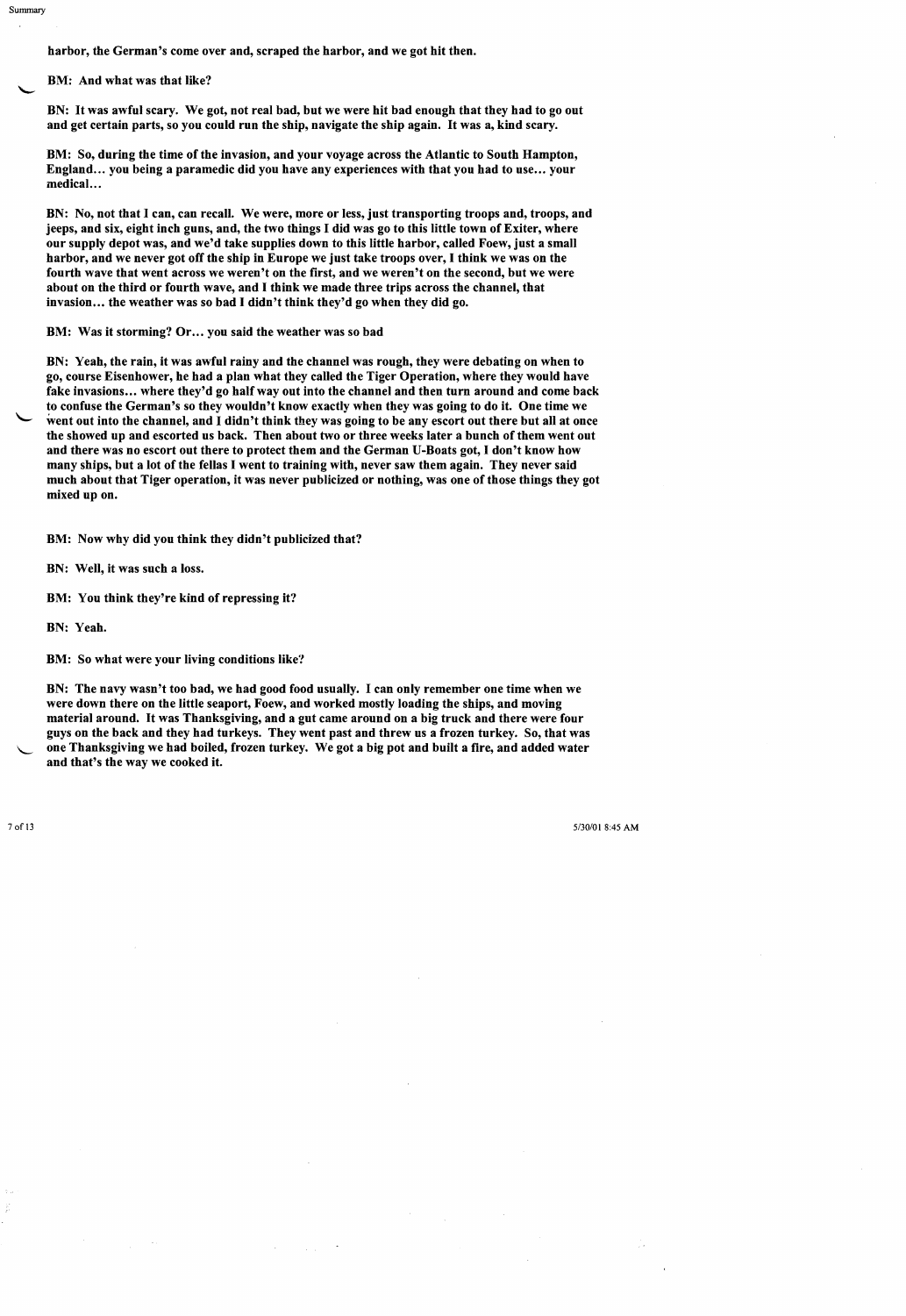BM: Do you remember what year that was?

BN: Well, it had to be 1944.

Summary

BM: So, after the Tiger Invasions, what happened after that?

BN: Well, after that they had the real invasion. We were a supply depot mostly, and getting supplies down to this seaport, and they had the actual invasion. We went across twice with our LST. The first time we went across we got on a sandbar and got stuck, and that big thing set there for quite a while, until somebody came and pulled us off when the tide came up. We never got on a sandbar after that.

BM: After the invasion, what were the emotions of the men? How did they deal with it?

BN: It was just one of those things you took in stride, and hoped that the war would end soon. I think the four or fifth wave we started bringing prisoners back on board the LST The Germans were captured and brought back to England. Eventually, I guess, they brought some of them back here to the United States to camps around here; I believe there was one in Celina, Ohio.

BM: What did they do with these prisoners?

BN: It was more or less like they were in prison. They gave them chores to do and worked them a little bit. I really don't know just exactly what they did there.

BM: After the invasion, what was the next thing that happened?

BN: When the troops went through France, and we kept on working at the supply depot, still getting supplies down to this little seaport that would take across the channel for the troops. As they moved across Europe.

BM: As you headed back home, what were some of you experiences there?

BN: Well, it took us thirty-two day to get across to Europe, I left the LST and the supply depot, and I came back on the Queen Elizabeth in four days.

BM: When you finally reached America, where were you at?

BN: We came in New York, and we saw the Statue of Liberty and everybody was Whooping, and hollering because the war was over then with the Germans. We couldn't wait to get back on the United States soil. We got leave, for about thirty days, we all got to go home. When I got home I got a letter, for when I got off leave to go to Columbus, Ohio.

BM: About how many days did you get?

BN: I think it was thirty days.

BM: what did you do with your leisure time?

BN: There wasn't too much to do. I got to see mom and dad, and my girlfriend. My mom was working at the Lima Tank Refill, during the war she built tanks. My mother in-law, she worked at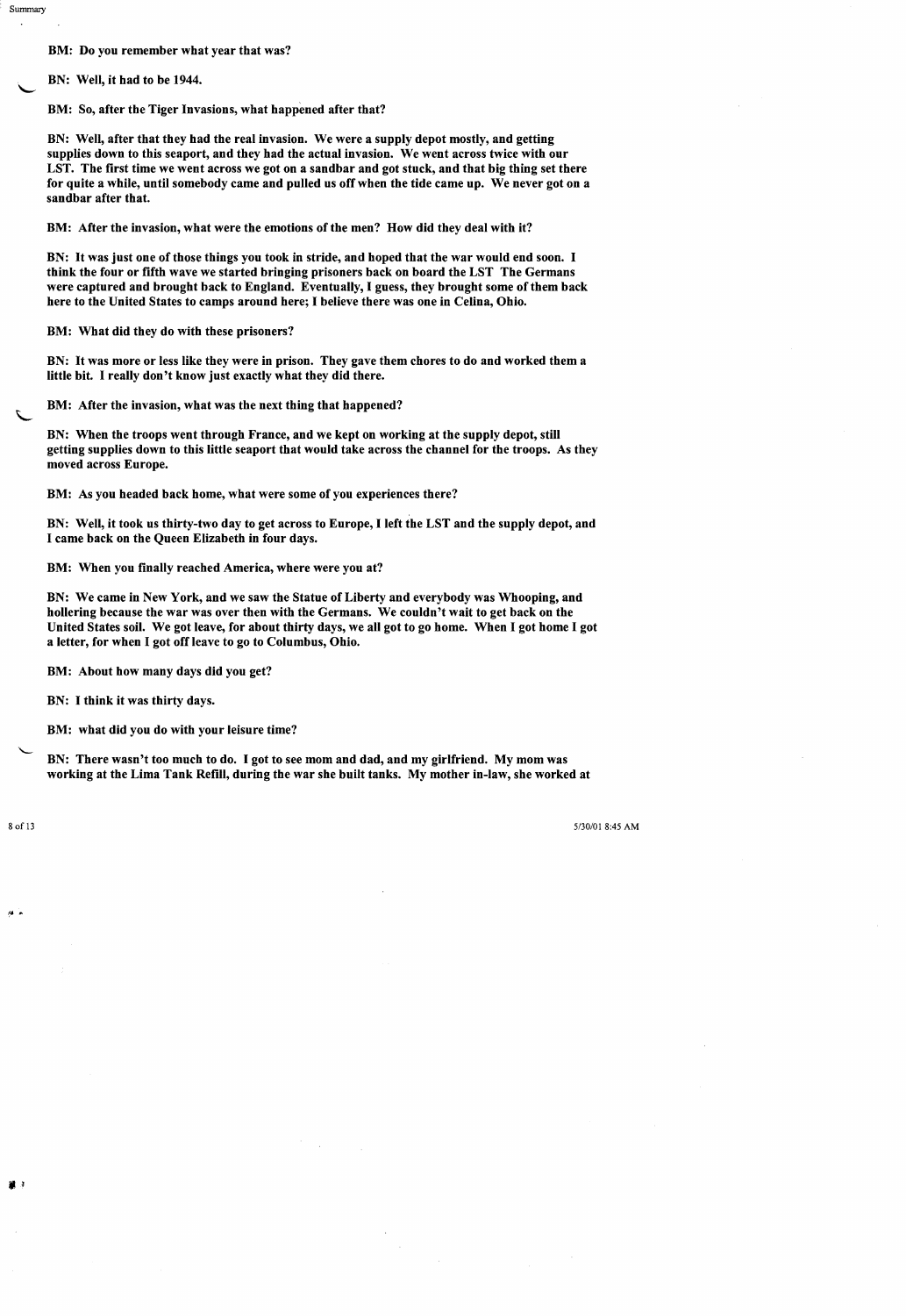Canteen, at the train station. They were in the war effort. My mom and my mother in-law both did their little bit to help out.

BM: When you got your letter for your next expedition, where were you sent?

BN: Well, I had to go to Columbus, Ohio, and I didn't exactly know where I was going to got from there. Anyway, I was supposed to go to the post office in Columbus. My dad, mom, and my girlfriend (who is my wife now). I didn't know where I was going after that, and I went in and saw the navy commander that was there, and told him who I was and everything, and he said there had been a slip up some way, and that he hadn't had my order yet. He said you have a week more leave. I run out of that post office, and out on the dock, and it just happened to be my dad. I don't know why, but he just drove around the block, and went past that post office and there I was standing there waving at him. He come down there and wanted to know what the problem was, and I said it looks like I have another week. It was really odd that he would have gone around the block, I guess to see if I got off alright.

BM: So you came back to Lima then?

BN: I came back to Lima for a week.

BM: Did you have to go back to Columbus then?

BN: Yep, I had to go back to Columbus, there was no more time off.

BM: And what did you find out?

BN: They sent me to Norfolk, VA, and that was quite an experience.

BM: Why do you say that?

BN: They had so many sailors down there it was really a Navy seaport, they had ships all over, there were a lot of Navy personnel. They actually had signs in the window, "Sailors and Dogs Not Allowed".

BM: Why do you think they had signs that said that?

BN: Too much trouble with the Navy, I don't know if they were tearing up things, but they'd like for them to leave.

BM: So once you got down there what happened after that?

BN: They assigned me to a ship, the HR Dickson 708, it was a destroyer. Now a Destroyer is fairly small, but it had six guns on it, and it had depth targets, it had radar. It was good for tracking submarines. These depth charges would be rolled off the back and they'd go down so far and they would blow up submarines. I can't remember just how many fellas were on that Destroyer, there wasn't too many... it's been so long ago I can't remember.

BM: Compared to the former ship you were on, what was the Destroyer like?

BN: It was a lot better duty. We were at one place and had good meals and service. It was dry and

Summary

 $\mathbf{r}$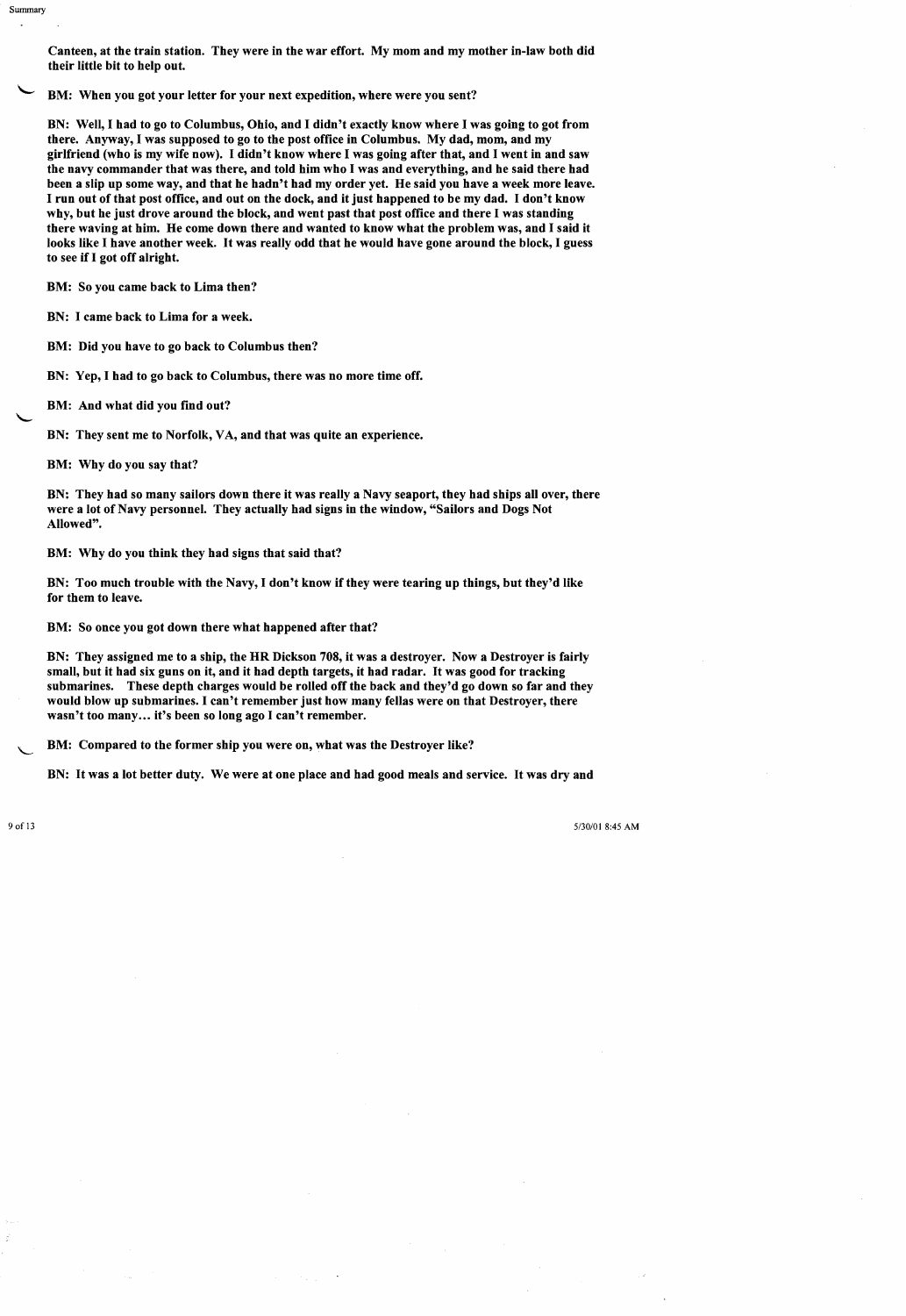we didn't have to fight all that weather taking supplies down like we did in England, down to the harbor. A lot better situation.

BM: You said that you were a paramedic on the ship crossing to England. Did you play the same role on the Destroyer?

BN: Yeah, there were two of us that were paramedics. I was third class, they called a pharmacist, and they had a first class pharmacist.

BM: What's the difference between a first and a third class pharmacist?

BN: He was in charge of the station, or paramedic room, and I was more or less under his jurisdiction, whatever he wanted me to do, I did. All we did was give shots. Anytime you went from one zone, like you go from the Atlantic you had to take shots, and you went to the Pacific you had to take shots. We gave shots.

BM: Why's that?

BN: To keep you from getting different diseases, like a flu shot. We had to get shots before we even took off. We was going to go to the Pacific, and we had to get shots before we left.

BM: So, how many ships went out with you?

BN: I think there were four Destroyers.

BM: And your main goal was to escort...

BN: Escort flattops. Now a flattop is an aircraft carrier, and right now I can't even remember what the name of that aircraft carrier was that we escorted. To get out to it we had to go from the Atlantic to the Pacific. When we left Norfolk, we stopped at Jacksonville, FL, we were their for a short time to pick up supplies, and left there and went down to Panama, and from Panama we went down through the ditch, which the United States recently gave back to Panama. Went through the Panama Canal out to the Pacific, and we ended up in San Diego. We were there for a short time. From San Diego we went to Honolulu, HA. From there we went on a ren dez voue with this aircraft carrier.

BM: And what was your destination?

BN: We were to protect this aircraft carrier. And we had to fish out these airplanes that went off the deck into the water and rescue the pilots. I was there when they did it but I didn't get in on the rescue. But none of them got hurt, but they lost the plane.

BM: Were you ever attacked?

BN: No, we weren't attacked, but we saw several dogfights, when we first got out there before the Japanese surrendered.

BM: You say dogfights, and you mean...

BN: American airplanes and the Japanese airplanes were shooting at each other, just a phrase that